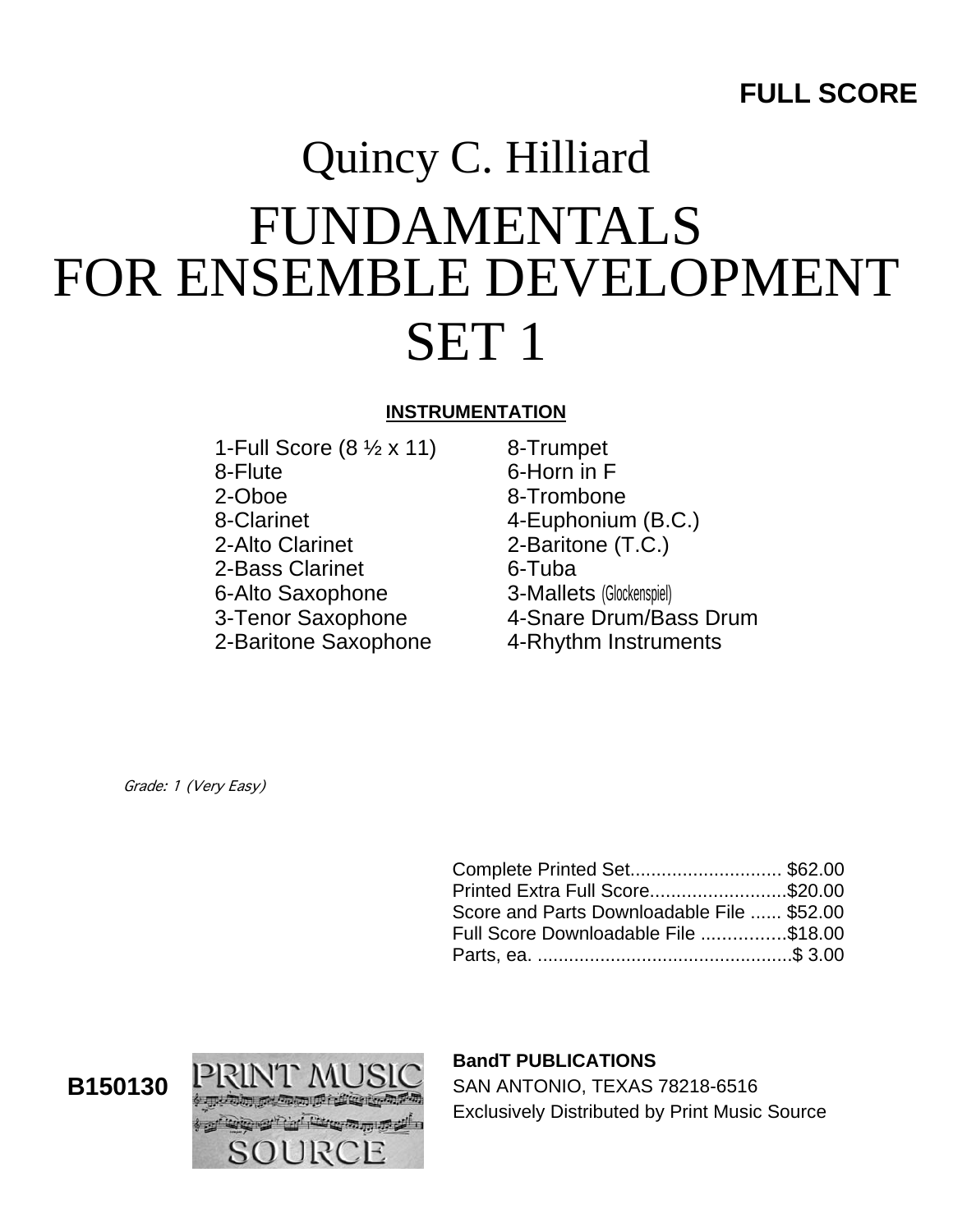# FUNDAMENTALS FOR ENSEMBLE DEVELOPMENT By Quincy C. Hilliard

## Suggestions for use

Over my years of working with bands, I have found that many band directors do not have a system and routine for developing good tone and pitch in their band. It is **IMPERITIVE** that a band establishes a **ROUTINE** as early as possible to develop good tone. These drills were written to get an early start on developing these fundamentals. These drills should be done every day before moving on to your music selections. At the beginning of the year, it would be helpful to spend 3⁄4 of the class time on these drills, gradually moving to 1⁄2 class time, and finally 1⁄4 of the time. See the instructions below for playing these drills.

1. Make this a DAILY warm-up ROUTINE at the beginning of class. You **MUST** establish a routine. At least 15 to 20 minutes of time per class session depending on your class time.

2. Play it with different instrumentations. (Try Woodwinds alone, Brass alone, Girls play, Boys Play, etc.)

3. Play each line at varying tempos.

#### 4. **ALWAYS** check for **CORRECT POSTURE** and **CORRECT BREATHING** habits and **GOOD TONE**.

GOOD LUCK, Quincy C. Hilliard, Ph.D. Composer in Residence University of Louisiana - Lafayette

Grade 1 (Very Easy)

# ABOUT THE COMPOSER

Quincy C. Hilliard's compositions for wind band are published by a variety of well-known publishers. He is frequently commissioned to compose works, including one for the 1996 Olympic Games in Atlanta and a score for a documentary film **The Texas Rangers**. In 2008, he was commissioned by the Library of Congress to compose a work in celebration of the bicentennial of the birth of Abraham Lincoln. In 2012, one of his pieces, **Coty** (for clarinet and piano) was recorded on a CD that was nominated for a Grammy Award. For many years, the American Society of Composers, Authors, and Publishers (ASCAP) has recognized him with annual awards for the unusually frequent performance of his compositions. Hilliard is regularly invited to conduct, demonstrate effective techniques, and adjudicate festivals throughout the world.

Currently, Hilliard holds the position of Composer–in–Residence and is the Heymann Endowed Professor of Music at the University of Louisiana–Lafayette. Previous teaching positions include Nicholls State University, Florida International University, North Marion High School (Sparr, Florida) and White Station Junior and Senior High School (Memphis, Tennessee). He holds the Ph.D. in music theory and composition from the University of Florida where, in 1999, he was recognized as the Outstanding Alumnus of the School of Music. He holds the Masters of Music Education from Arkansas State University and the Bachelor of Science in Music Education from Mississippi State University, where he was designated College of Education 1998 Alumnus of the Year. Hilliard's early music experience was as a trumpet player in the public elementary and high school of his native Starkville, Mississippi. Dr. Hilliard is also president of Hilliard Music Enterprises, Inc. a personal consulting firm, which has a corporate board of distinguished music educators. He and his wife Rubye have two sons.



San Antonio, Texas 78216-6516 www.printmusicsource.com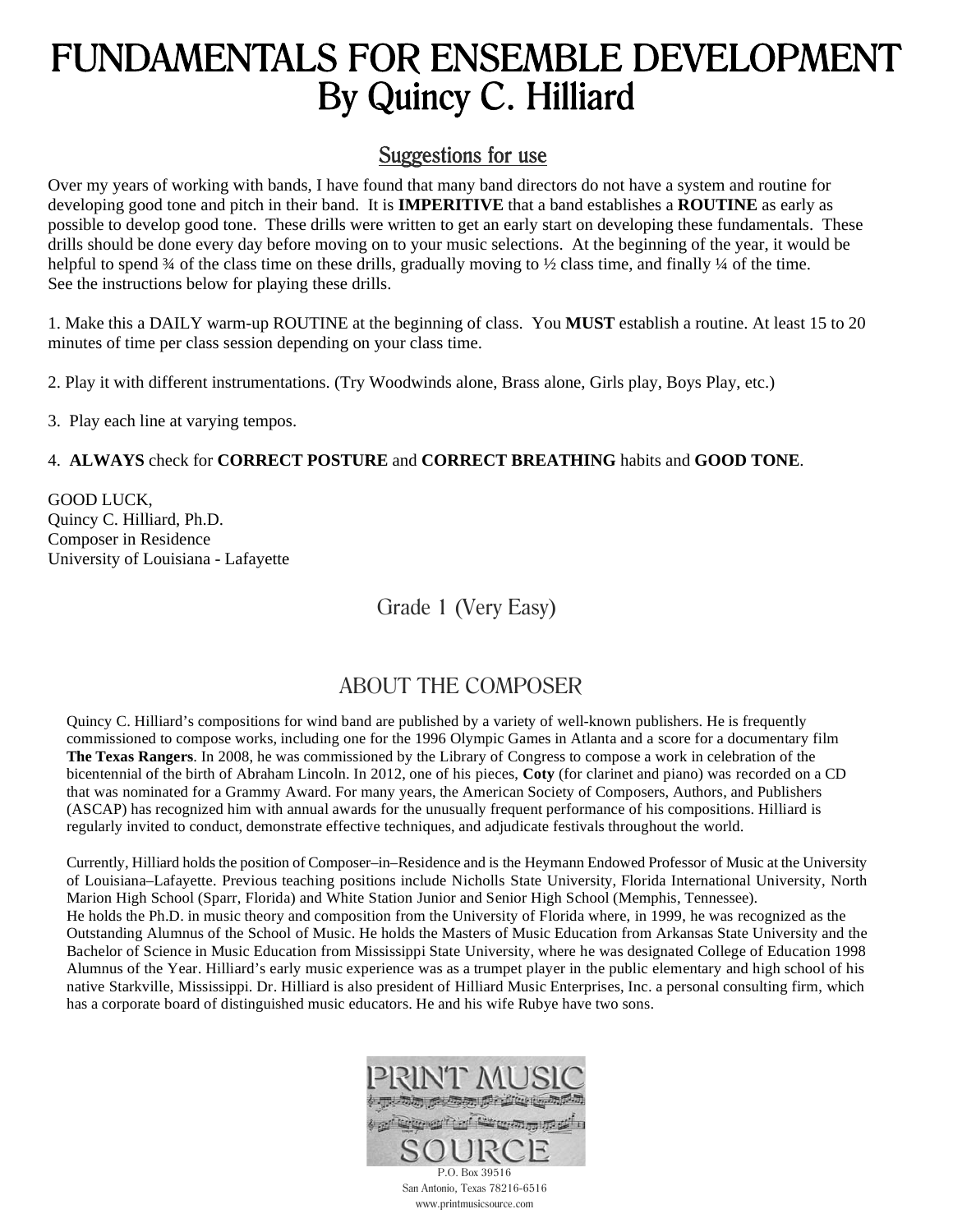# **FUNDAMENTALS FOR ENSEMBLE DEVELOPMENT SET 1 1. CONCERT F WARM–UP**



Alternative rhythm patterns: 1.  $J \cup J \cup R$ .  $\rightarrow$  2.  $J \cup J \cup R$ .  $\rightarrow$  3.  $J \cup J \cup R$ .  $\rightarrow$ 

Copyright © 2015 by **B**and**T Publications** (ASCAP), San Antonio, Texas 78218-6516 International copyright secured Made in USA All rights reserved Exclusively distributed by Print Music Source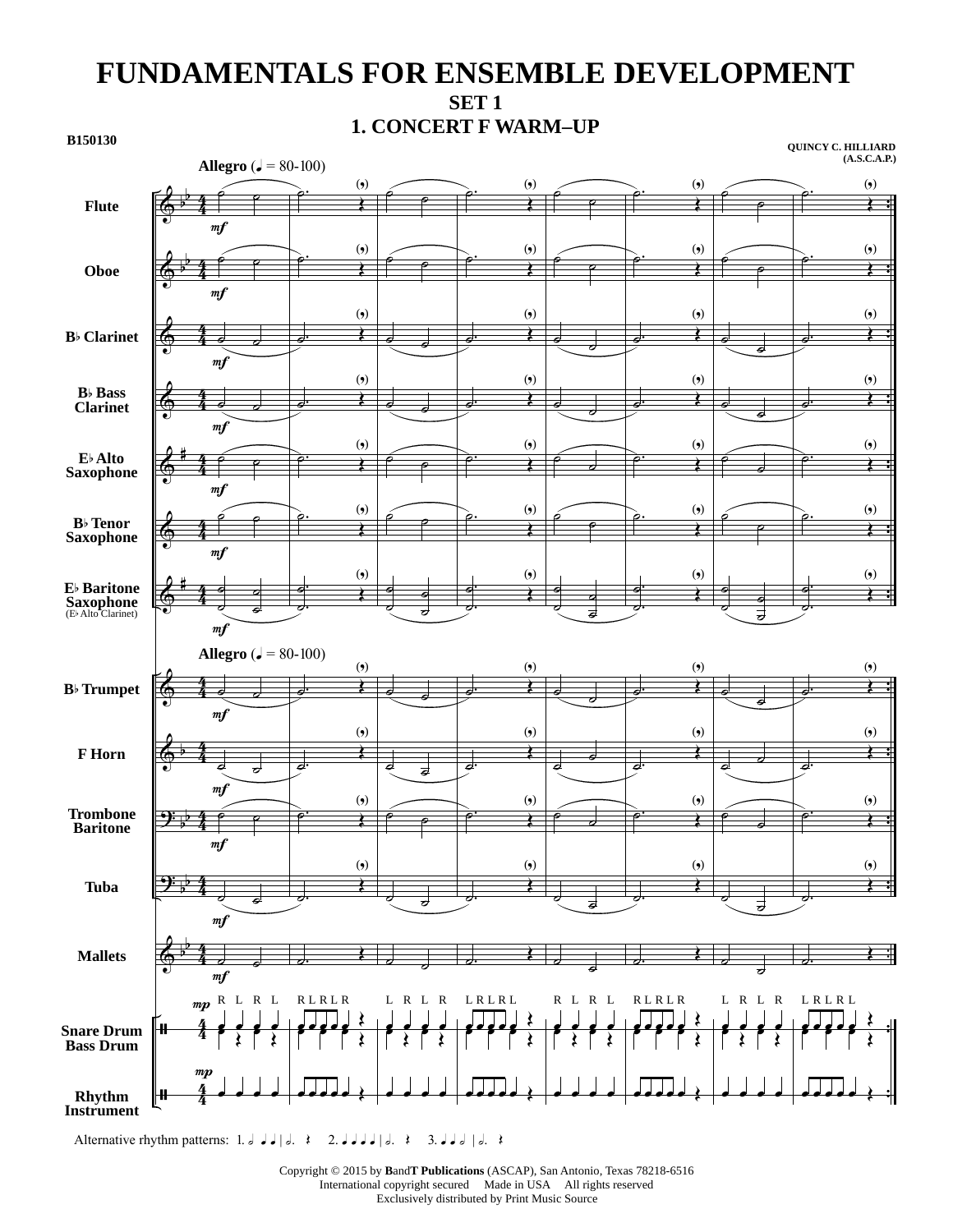#### **2. DIATONIC DRILL**



Alternative rhythm patterns: 1. d d d d d.  $\{$  2. d d d d d.  $\{$  3. d d d  $\{$ d.  $\}$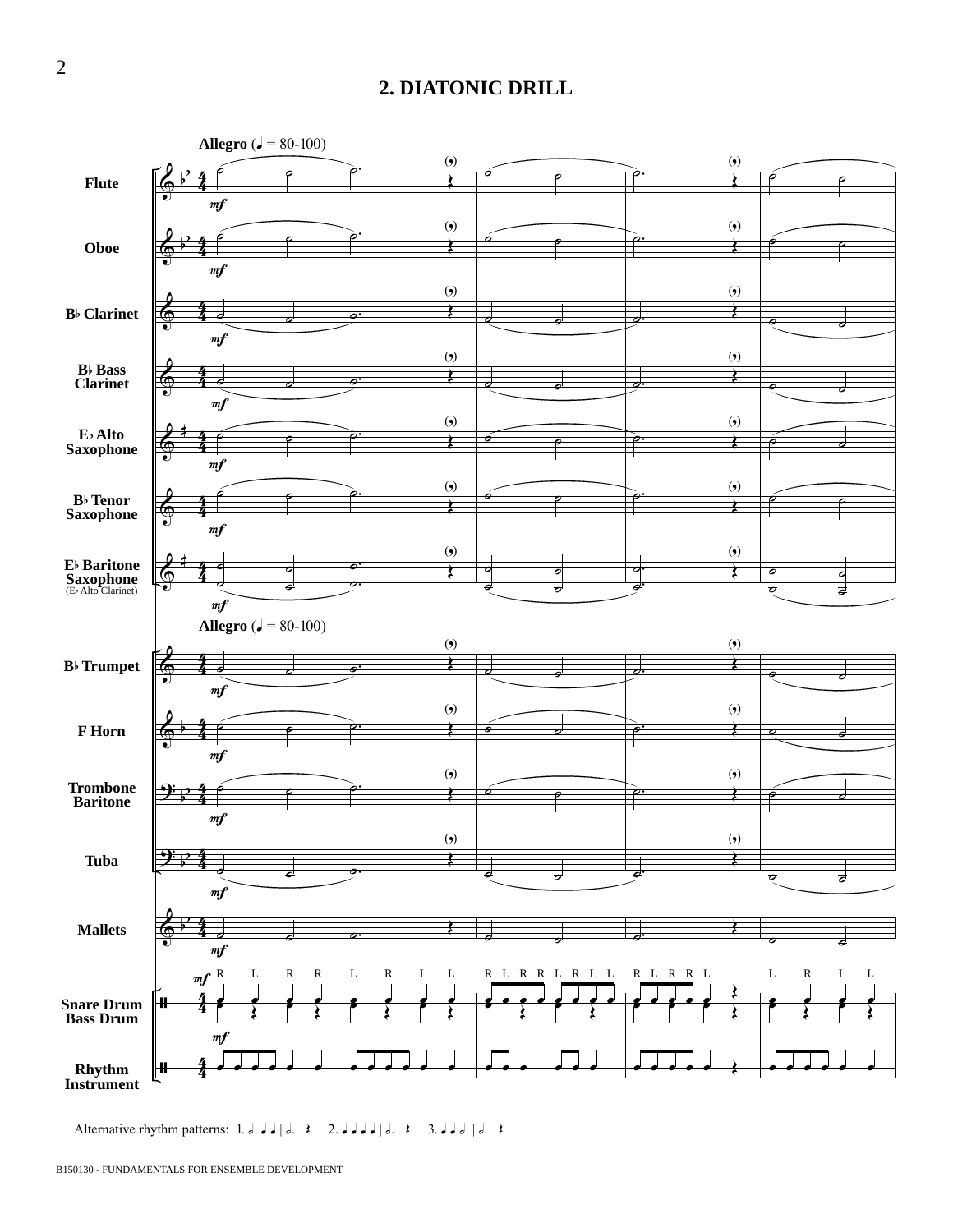#### **2. DIATONIC DRILL**

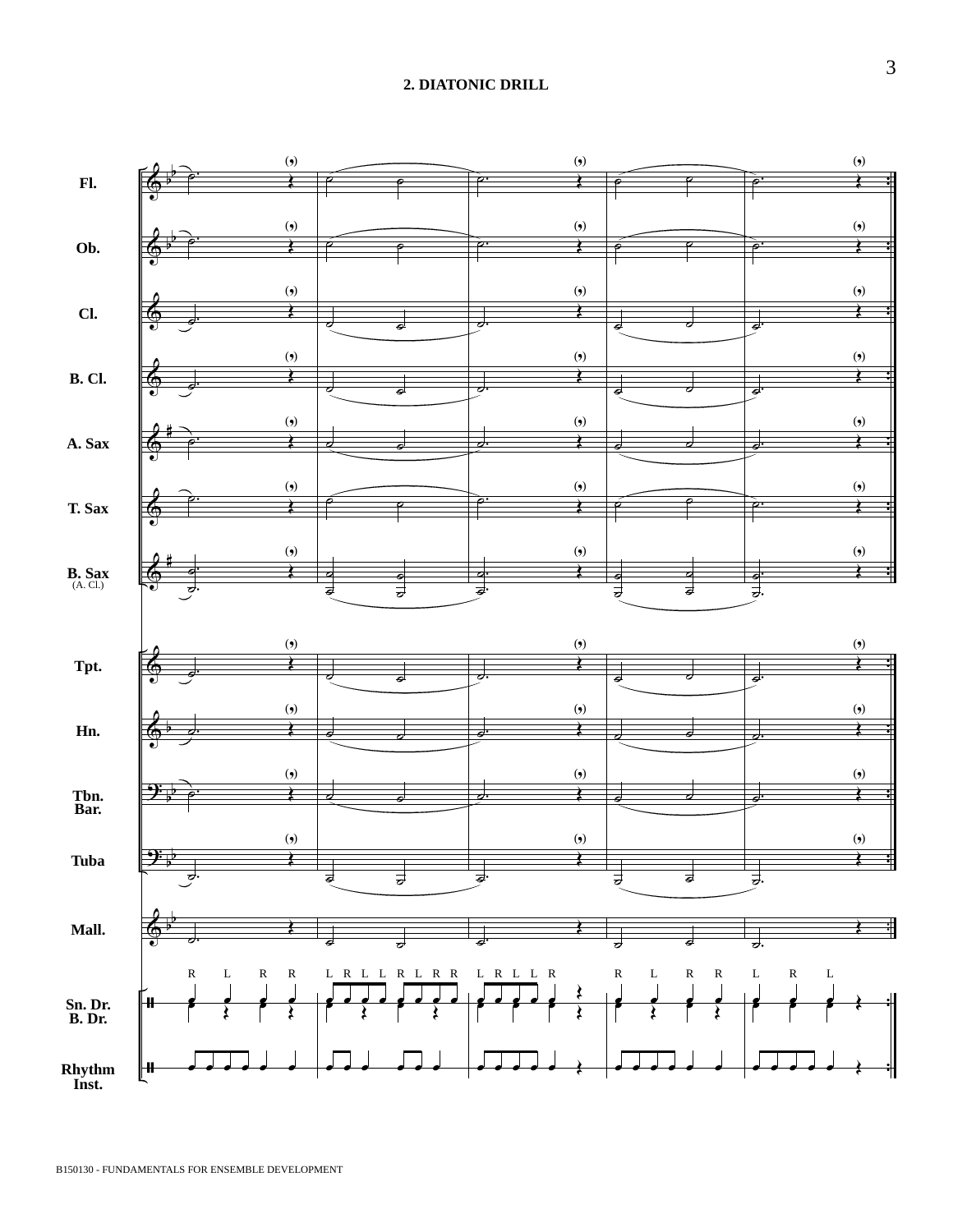#### **3. SCALE PATTERN**



Alternative rhythm patterns: 1. d d | d.  $\uparrow$  2. d d d d | d.  $\uparrow$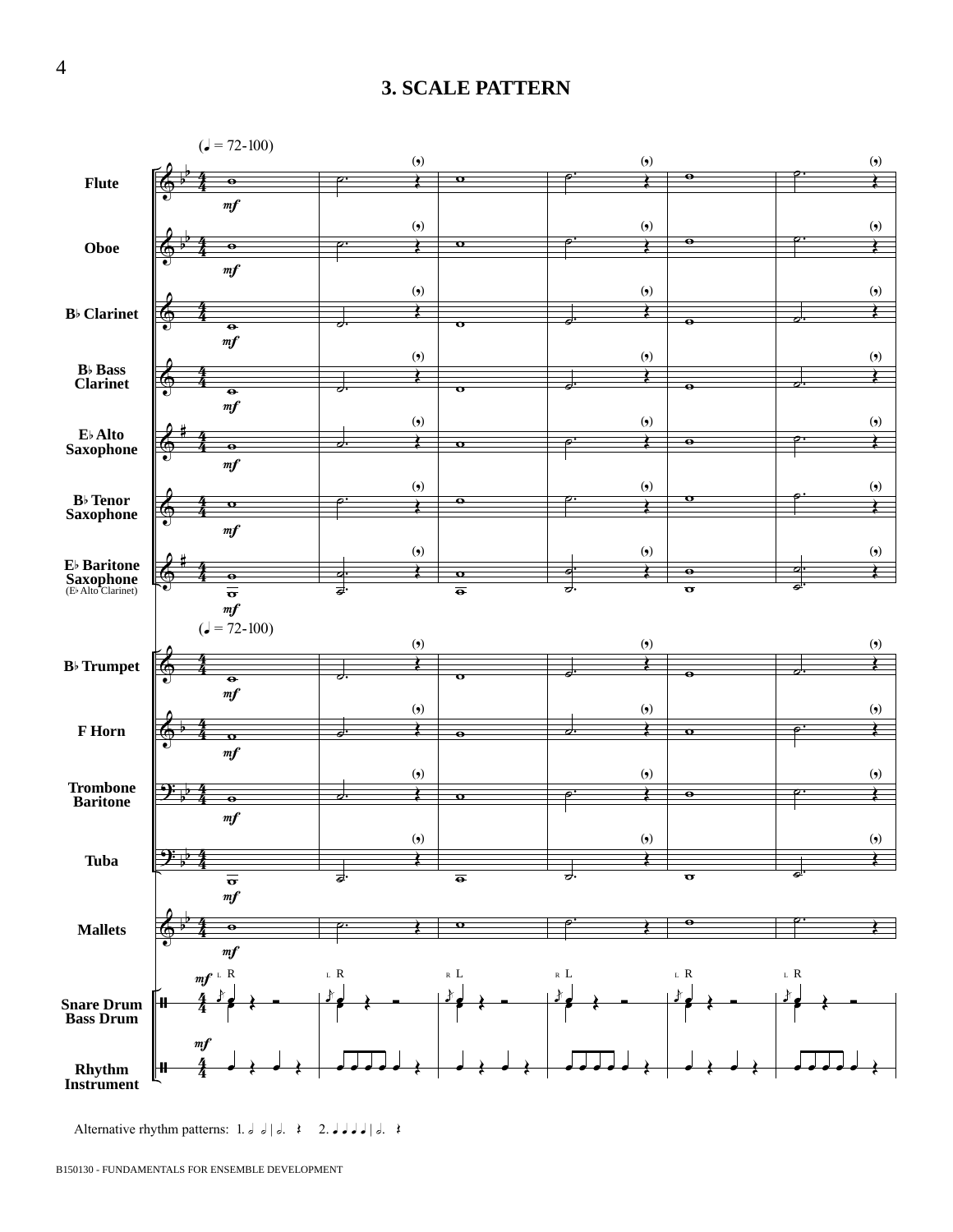#### **3. SCALE PATTERN**

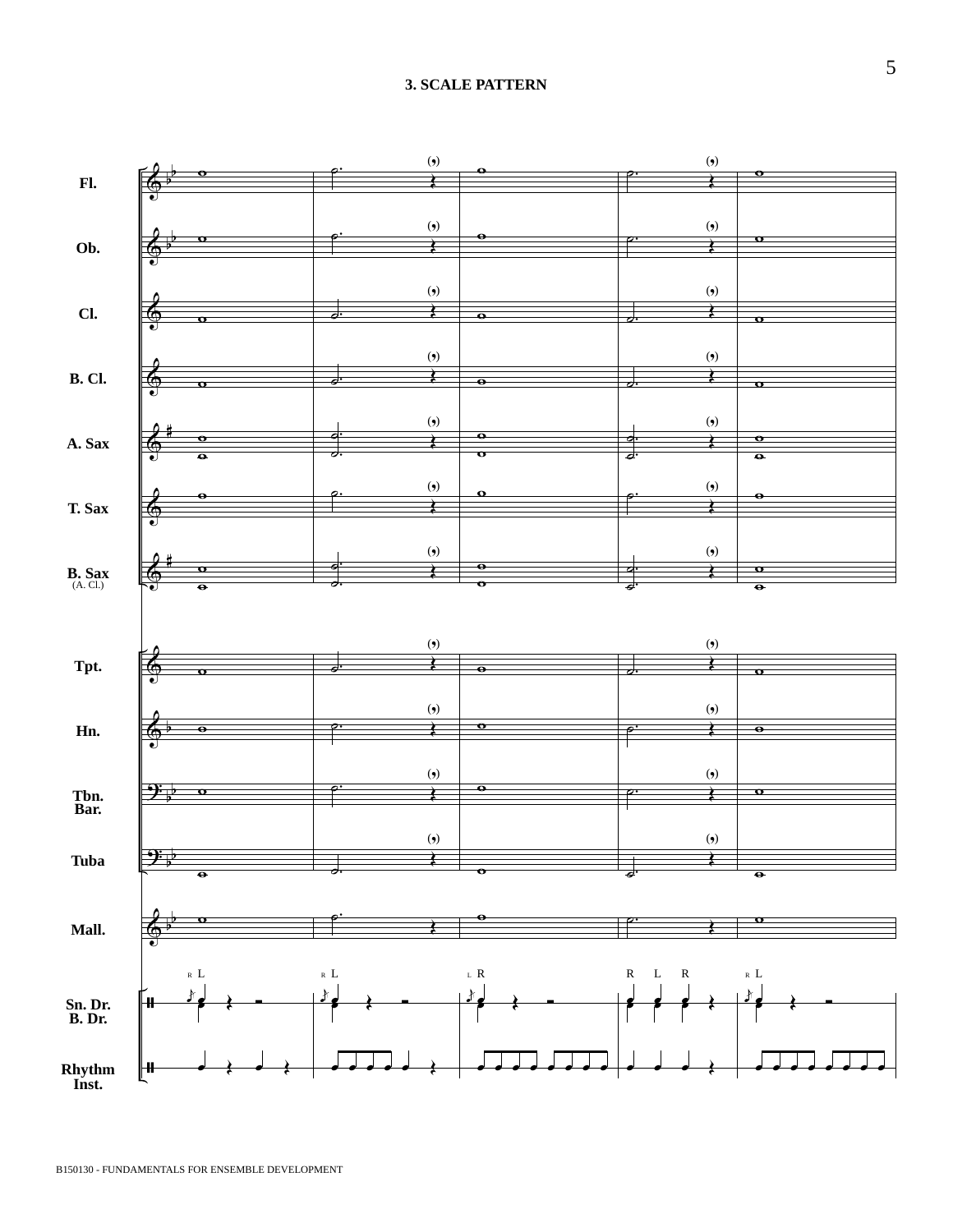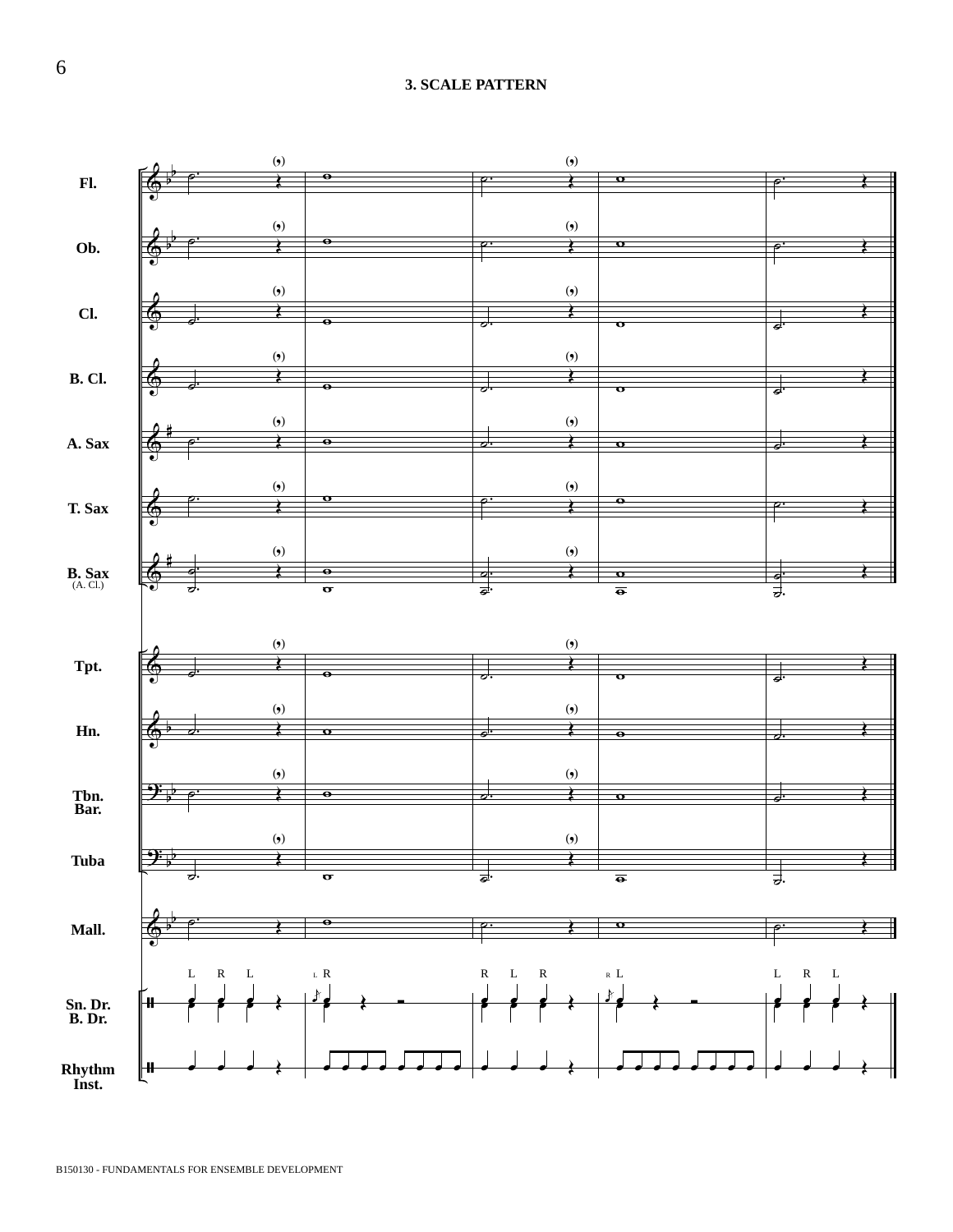#### **4. LIP FLEXIBILITY**

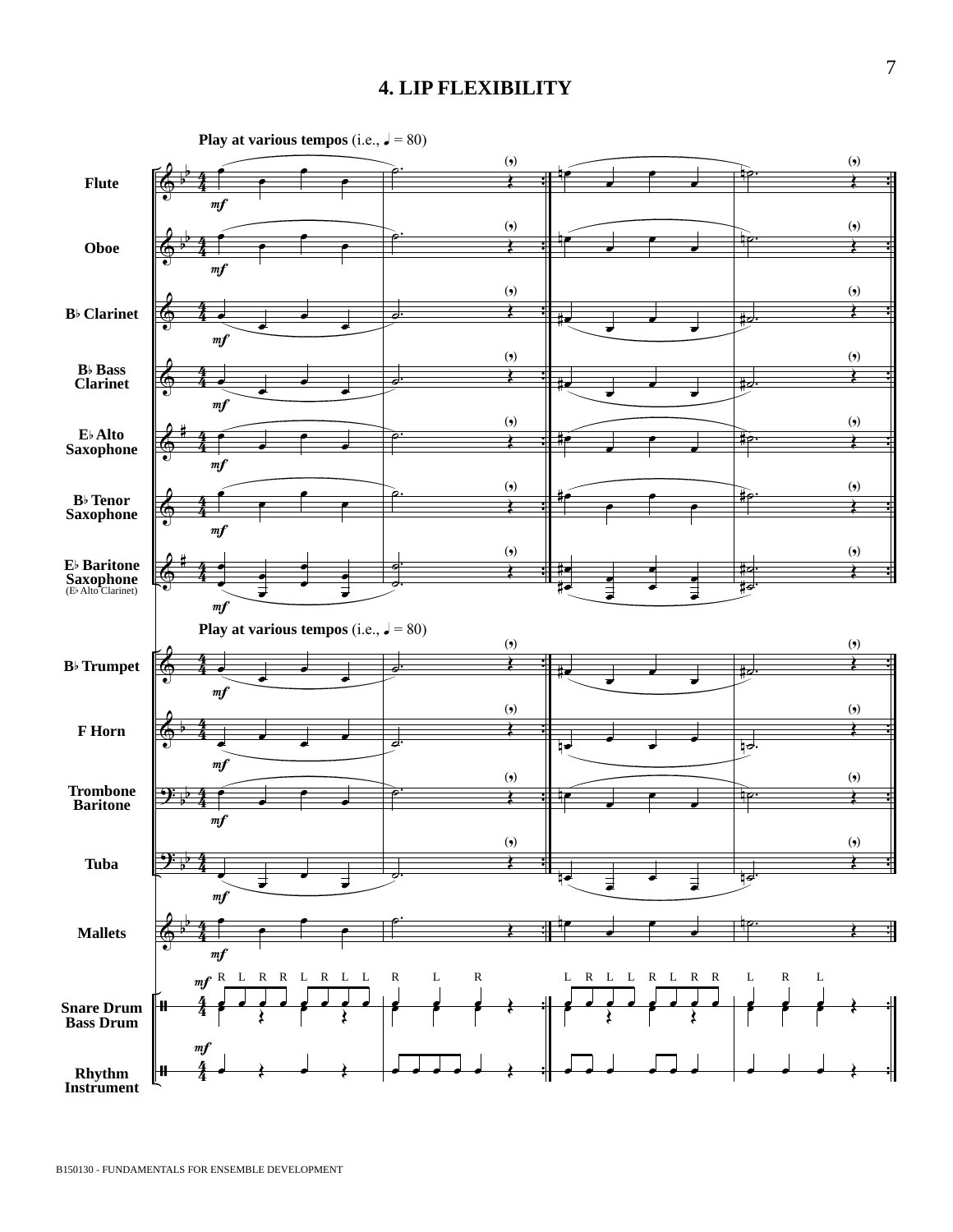#### **4. LIP FLEXIBILITY**



8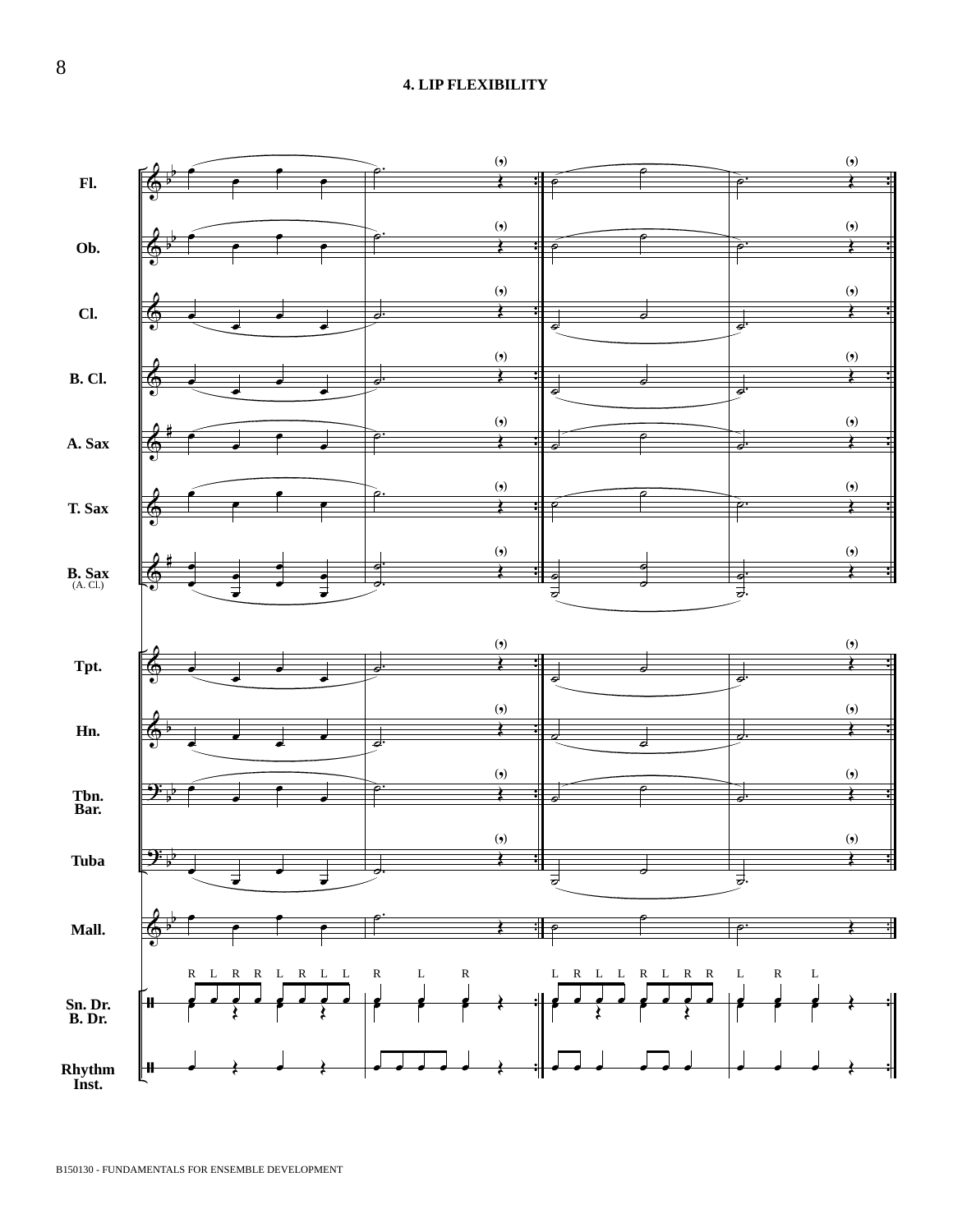#### **5. BREATHING EXERCISE**



Alternative rhythm patterns: 1. d d | d.  $\uparrow$  2. d d d | d.  $\uparrow$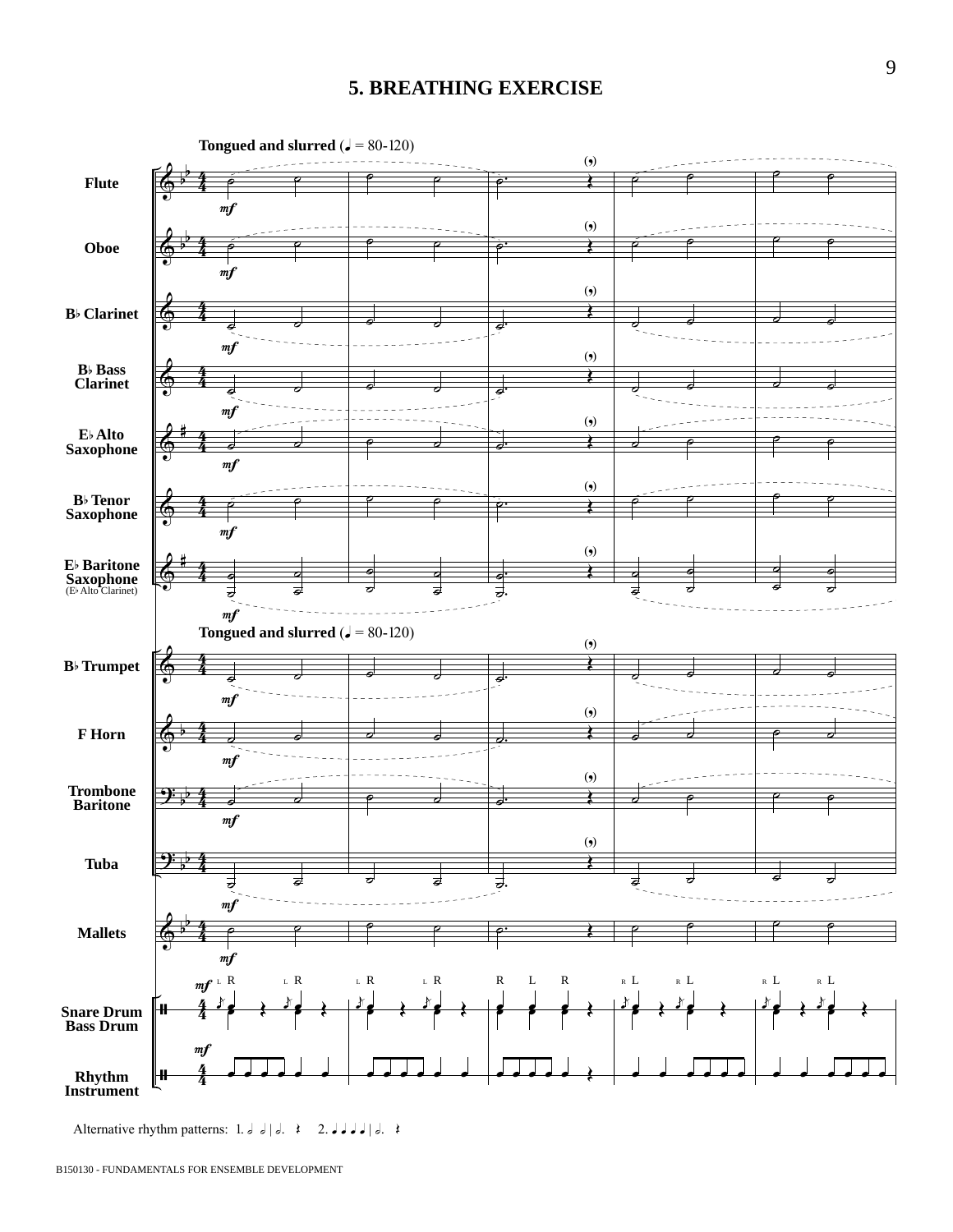#### **5. BREATHING EXERCISE**

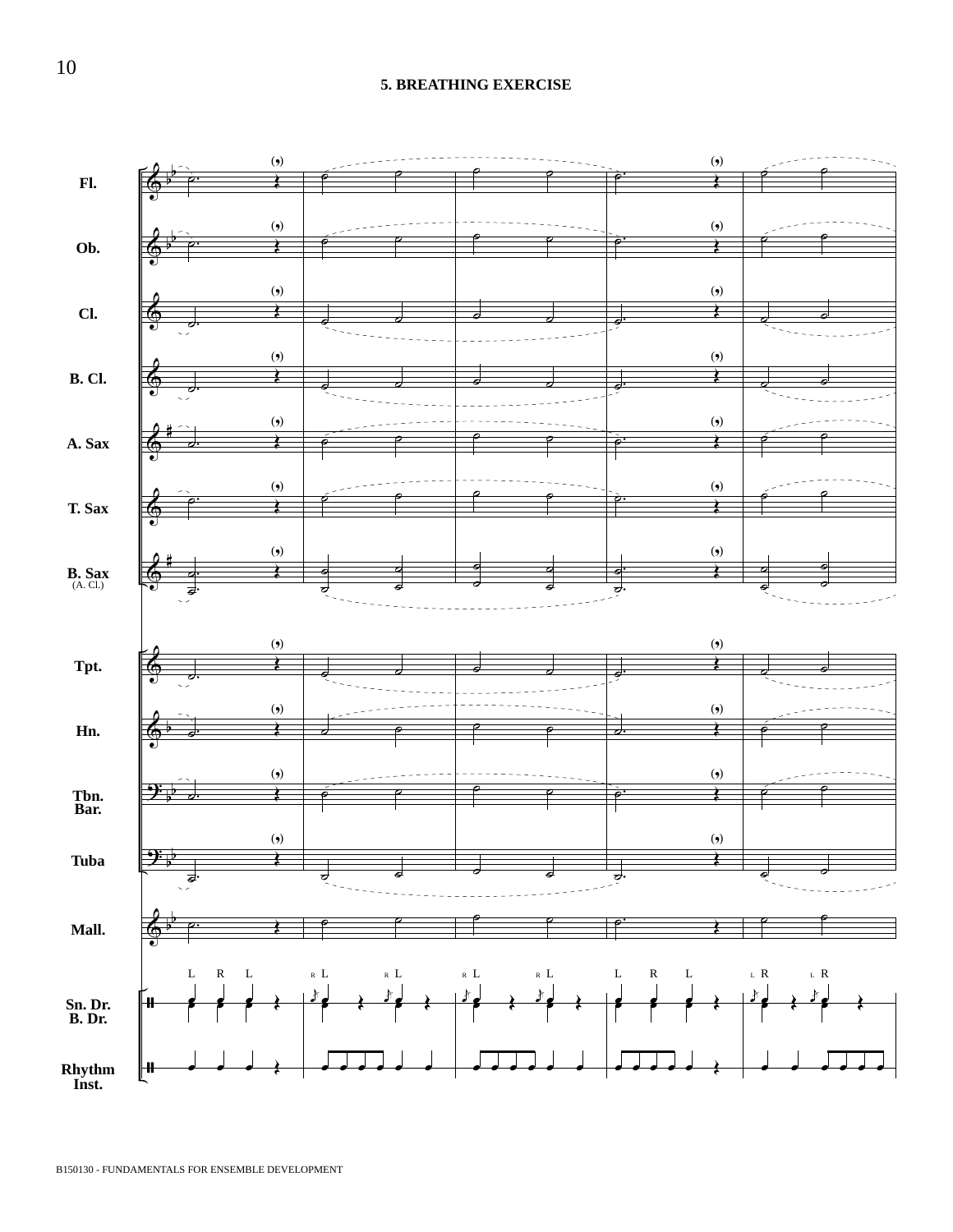#### **5. BREATHING EXERCISE**

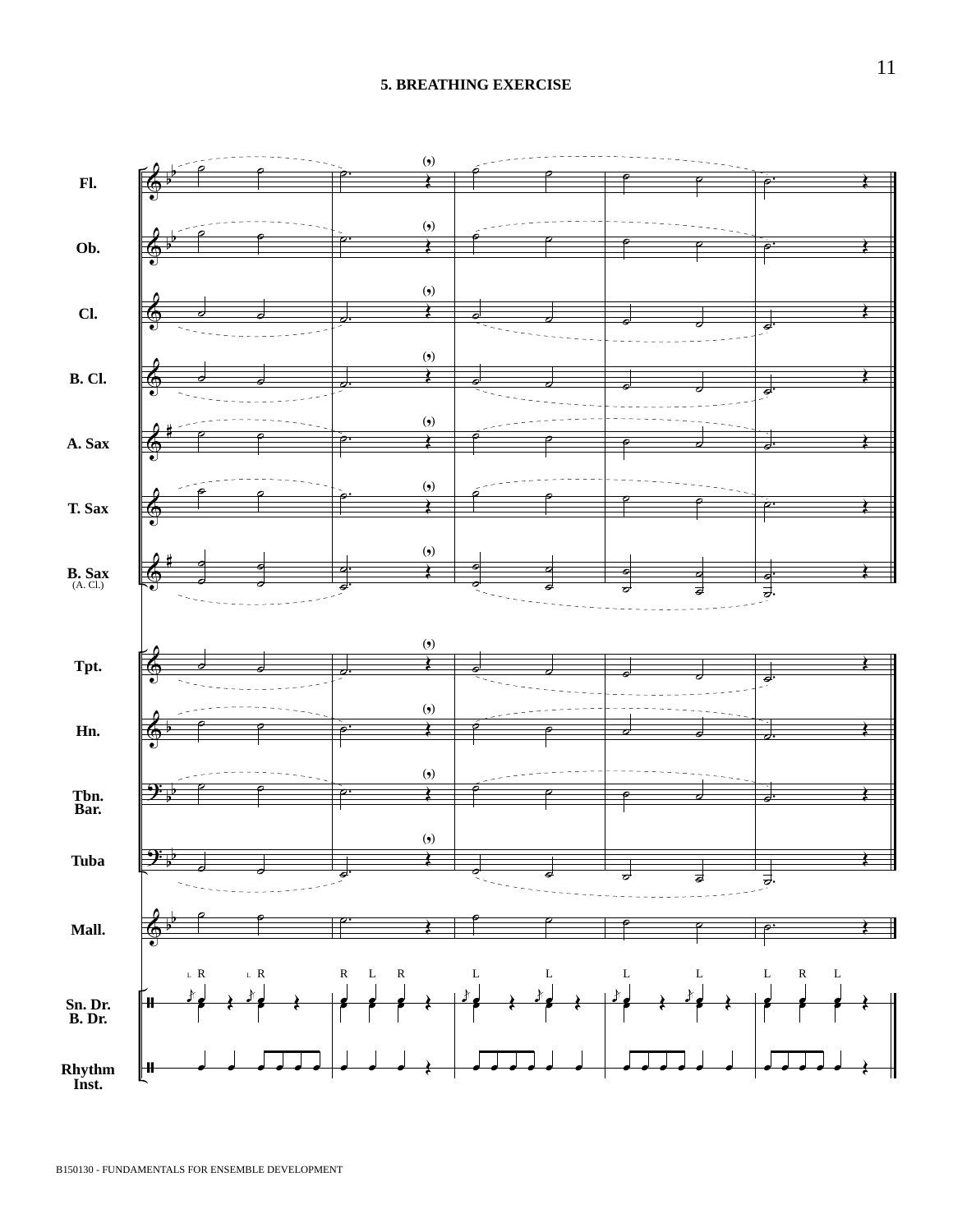## **6. CHORALE**